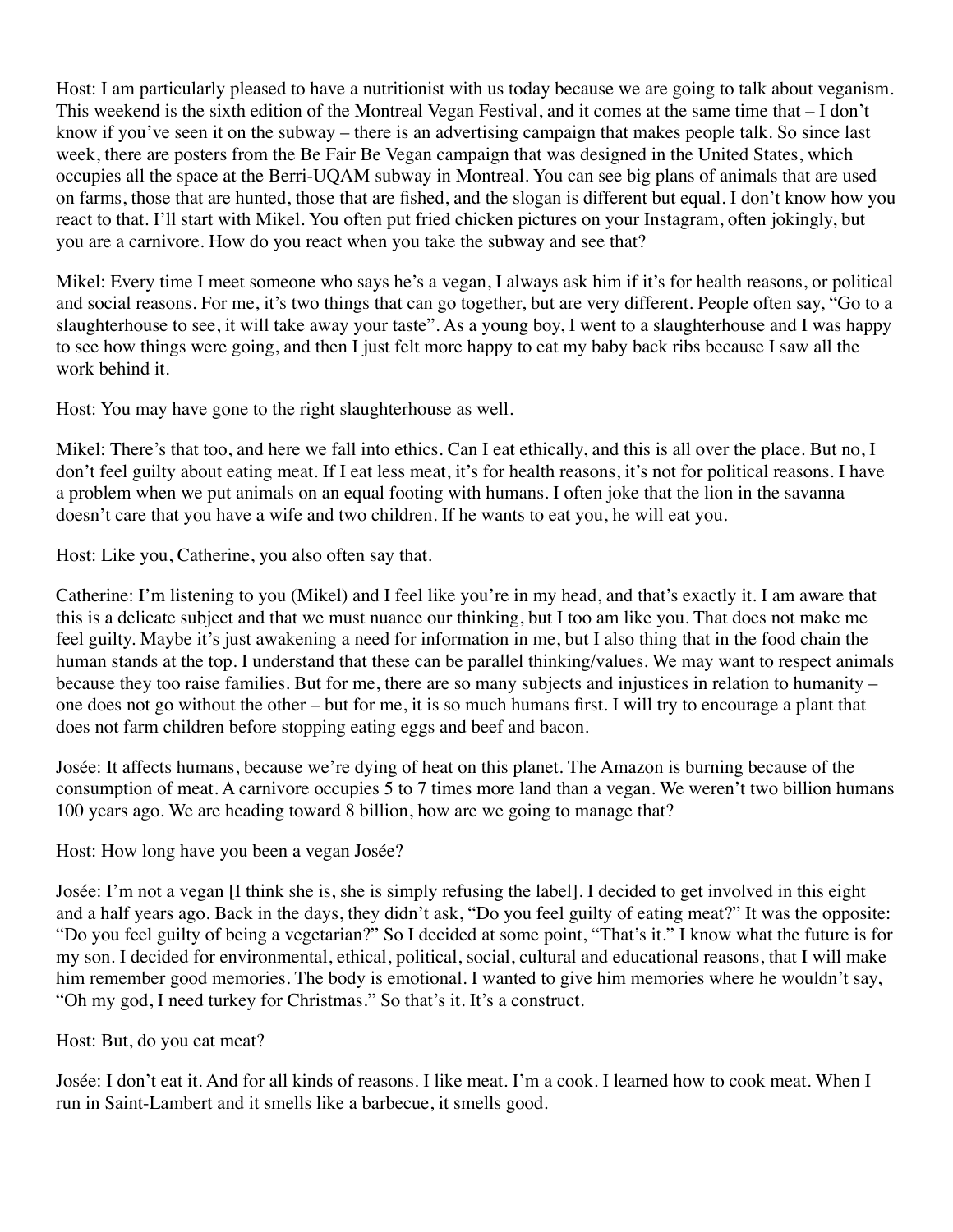Host: This is a family thing right? Your grandfather invented the Habitant pea soup? [Habitant is a company of canned soup here]

Josée: Wow, you did your research. No, we weren't vegetarians back home. My father was a hunter. I spent my university eating deer and moose. It has nothing to do with that. It's out of conviction. That is the easiest thing we can do. We wonder what we can do for the planet? Well, we can do that.

Mikel: That annoys me.

Josée: Yes, very annoying (sarcasm)

Mikel: When we talk about ecology, I get it. But what bothers me about this is the distribution of food, and how it's being wasted. Almost 40 percent of the food produced in industrialized countries is wasted.

Josée: One doesn't go without the other. Just because we are vegetarians does not mean that we should stop worrying about waste. We are straying from the subject.

Mikel: To me, it's a bigger problem than, "Are we producing too much meat or not enough?" Yes, we eat too much. Yes, we pollute too much. But we waste too much.

Host: And Hélène (nutritionist), what do you think of all this?

Hélène: I find this fascinating. I am not a vegan. In fact, I very much appreciated your invitation to the program, because I rarely have the opportunity to express my opinion on it. I am not a vegan, and I am not ashamed of not being a vegan. When I look at the campaign, I find that the use of the word or equality (without being speciesist...) is a bit intense. It is difficult to draw the line. Is the life of an insect less important? It is useful in nature. It can pollinate, it can do all kinds of things, I understand. That being said, I would feel guilty as a human being in 2019, with the climate crisis, not to ask myself this question. We know we can do things that are pretty simple [like stopping eating meat]. Mikel, I heard you earlier with your fried chicken. What is your origin?

Mikel: haha, no! My mother is against fried chicken. She's going to hear me and call me and say, "You're not paying attention to your health." Yes, it's cultural.

Hélène: We agree, we eat too much meat. We go to a restaurant and everything is defined by the meat. What are we going to eat? Ribs raised, fried chicken, sushi? We always define what we eat with animal protein. Nobody says, "I have a beautiful cauliflower, what would I do well tonight?"

Mikel: It's happening at my hope.

Hélène: Maybe, but for the general people. In omnivores homes.

Josee: We can't stop talking about proteins and are obsessed with it. There are athletes who are vegan.

Host: Did you know that from 2012 to 2019 there was a 257% increase in demand in vegan products in grocery stores. Now, I talk to the fisherman and the hunter. To Gemaux [our "Oscar/Golden Globe" kind of ceremony] on Sunday, you said, "I went hunting before I got my trophy."

Hunter: Yes, it [the campaign] talks to me. Animal welfare, I'm really careful about it. What I find positive about a campaign like that is that it reminds us that pork is a pig. And chicken is a chicken [in french, the "meat" and the "animal" have 2 different words, a bit like "beef" and "ox"]. At the grocery store, I wouldn't put